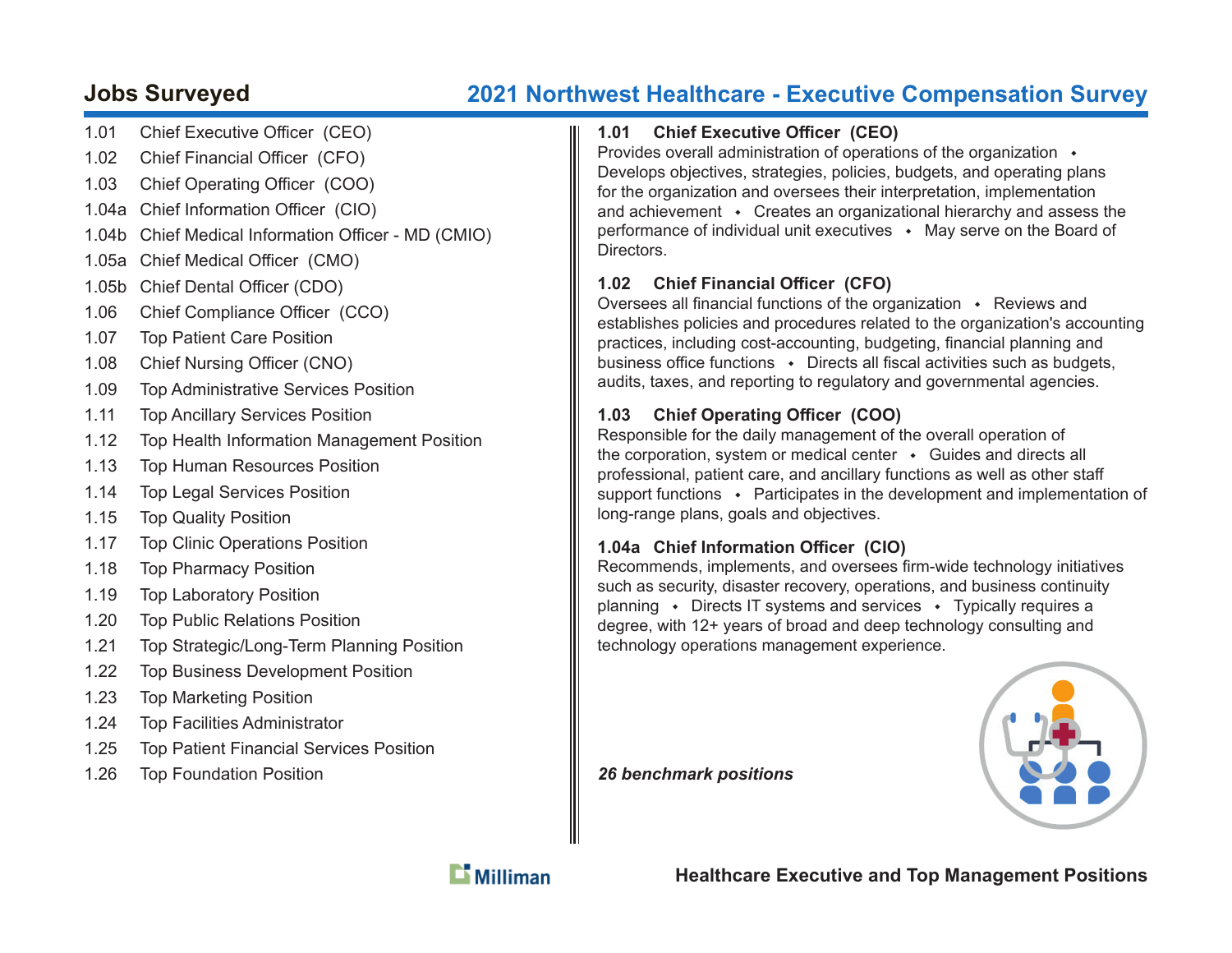#### **1.04b Chief Medical Information Offi cer - MD (CMIO)**

Serves as a liaison between the clinical applications team, physicians, and other clinicians to facilitate systems design that supports clinical practices  $\cdot$  Analyzes trends in health informatics to develop applications that increase efficiency in patient care  $\rightarrow$  Requires an MD and working knowledge of clinical informatics systems and related database systems.

#### **1.05a Chief Medical Offi cer (CMO)**

Plans, directs, and coordinates all medical and related activities, with the exception of nursing services  $\cdot$  Participates in establishing and implementing standards of medical service, and advises on medical and administrative questions and policies  $\cdot$  Investigates and implements new medical practices and techniques  $\cdot$  Requires an MD.

#### **1.05b Chief Dental Offi cer (CDO)**

Plans, directs, and coordinates all dental and related activities  $\rightarrow$ Participates in establishing and implementing standards of dental service, and advises on dental and administrative questions and policies  $\cdot$  Investigates and implements new dental practices and  $techniques \rightarrow Lieensed$  dentist.

#### 1.06 Chief Compliance Officer (CCO)

Responsible for the administration, design, implementation, and management of the Corporate Compliance Program, which ensures the proper reimbursement and compliance of all regulatory statutes Typically requires 10 years experience, training and education as a Certified Procedural Coder (CPC), Accredited Record Technician (ART), Registered Record Administrator (RRA), a bachelor's degree in health or business or RN, and a Masters degree is preferred.

#### **1.07 Top Patient Care Position**

Directs and coordinates the activities of patient care divisions or departments (e.g., responsibilities include inpatient nursing units, surgical services, and may also include other areas such as Ambulatory Nursing, Imaging Services, Occupational, Physical or Respiratory Therapy)  $\bullet$  Participates with the top management team in formulating, administering and evaluating organizational strategy, policy, and effectiveness • Provides direction for Nursing Service management staff/department heads on the development and maintenance of division/department budgets  $\cdot$  Implements and interprets policies and procedures, evaluates staff, plans and directs staff training and orientation.

#### 1.08 Chief Nursing Officer (CNO)

Directs and coordinates the activities of only the nursing division • Part of top management team in formulating, administering and evaluating organizational strategy, policy, and effectiveness  $\rightarrow$ Provides direction for nursing management staff/department head on the development and maintenance of division/department budget  $\rightarrow$ Implements and interprets policies and procedures, evaluates staff, plans and directs staff training and orientation.

#### **1.09 Top Administrative Services Position (Chief Administrative Offi cer)**

Responsible for directing, planning, and coordinating two or more corporate systems/administrative staff functions such as information technology, materials management, purchasing, marketing, public relations, human resources, legal, foundation/development etc. Typically reports to the CEO or the COO.

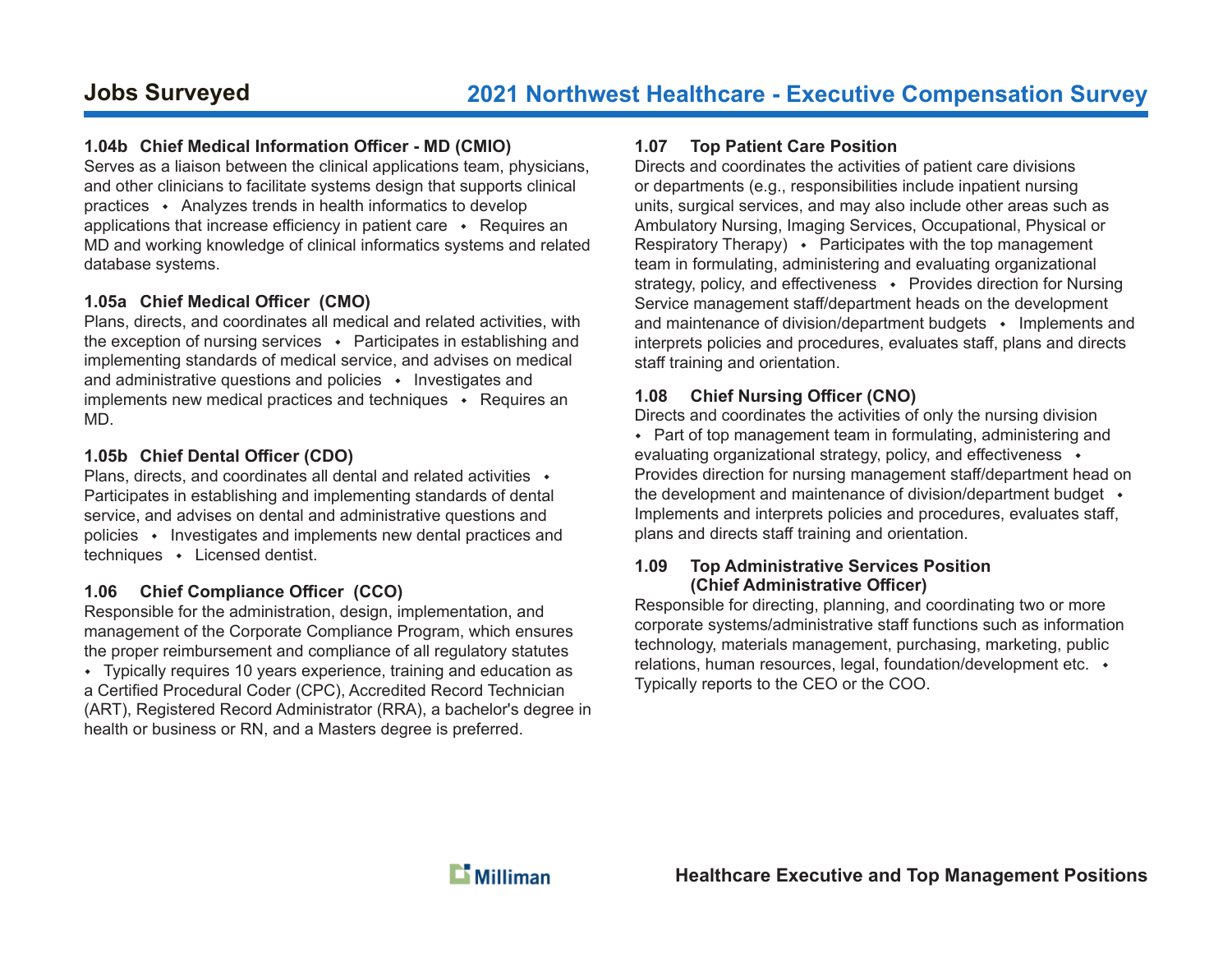#### **1.11 Top Ancillary Services Position**

Responsible for coordinating two or more ancillary services such as respiratory, occupational therapy, physical therapy, medical records, and pharmacy services  $\cdot$  Excludes nursing, board and room services.

#### **1.12 Top Health Information Management Position (HIM)**

Responsible for the administration of Quality Assurance, Medical Records, and Transcription Departments • Oversees staff and systems that store, analyze, retrieve, and obtain information as needed Ensures procedures and medical records meet the standards of all regulatory and accrediting agencies.

#### **1.13 Top Human Resources Position**

Responsible for the development, implementation and coordination of policies and programs covering employment, compensation, benefits, training, safety, labor relations, employee orientation and other employee services  $\cdot$  Directs the development and administration of human resources policies and procedures consistent with regulatory requirements.

### **1.14 Top Legal Services Position**

Serves as the in-house legal counsel, liaison with outside law firms, and may represent the employer in court actions or legal negotiations • Provides legal advice to top management • Reviews and makes recommendations on proposed contracts and complies with all legal requirements.

#### **1.15 Top Quality Position**

Provides executive leadership and oversight to Quality and Patient Safety • This may include Quality/Clinical Effectiveness/Performance Improvement, Patient Safety, Risk Management, Compliance, and Regulatory Readiness programs to ensure quality patient care and maximize performance and outcomes  $\cdot$  Ensures development and articulation of the vision and strategic direction for organizational and clinical risk management, corporate compliance, internal audit, regulatory survey readiness, quality and performance improvement activities and the implementation of all associated policies, procedures and regulatory requirements  $\cdot$  Typically requires a bachelors degree in a healthcare related field and a minimum of 10 years progressive management experience in a health related setting.

# **1.17 Top Clinic Operations Position**

Responsible for the oversight and operation of clinic(s) or out-patient care, such as revenue/budget, business operations and patient care activities of the clinic  $\cdot$  Participates with the top management team in formulating, administering and evaluating organizational strategy, policy and procedure  $\rightarrow$  Supervises clinic management and supervisory staff.

# **1.18 Top Pharmacy Position**

Directs all aspects of the pharmacy to ensure proper preparation and distribution of drugs  $\bullet$  Directs overall staffing, proper inventory management, quality assurance, IV services, inpatient/outpatient services, and clinical collaboration with nursing and medical personnel regarding pharmaceutical utilization  $\rightarrow$  May direct research activities, satellite pharmacies or additional functioning areas  $\cdot$  Typically requires current registration and pharmacist licensure, an advanced degree, and 4-6 years pharmacy experience plus supervisory experience  $\cdot$  Typically supervises 25-40 employees.